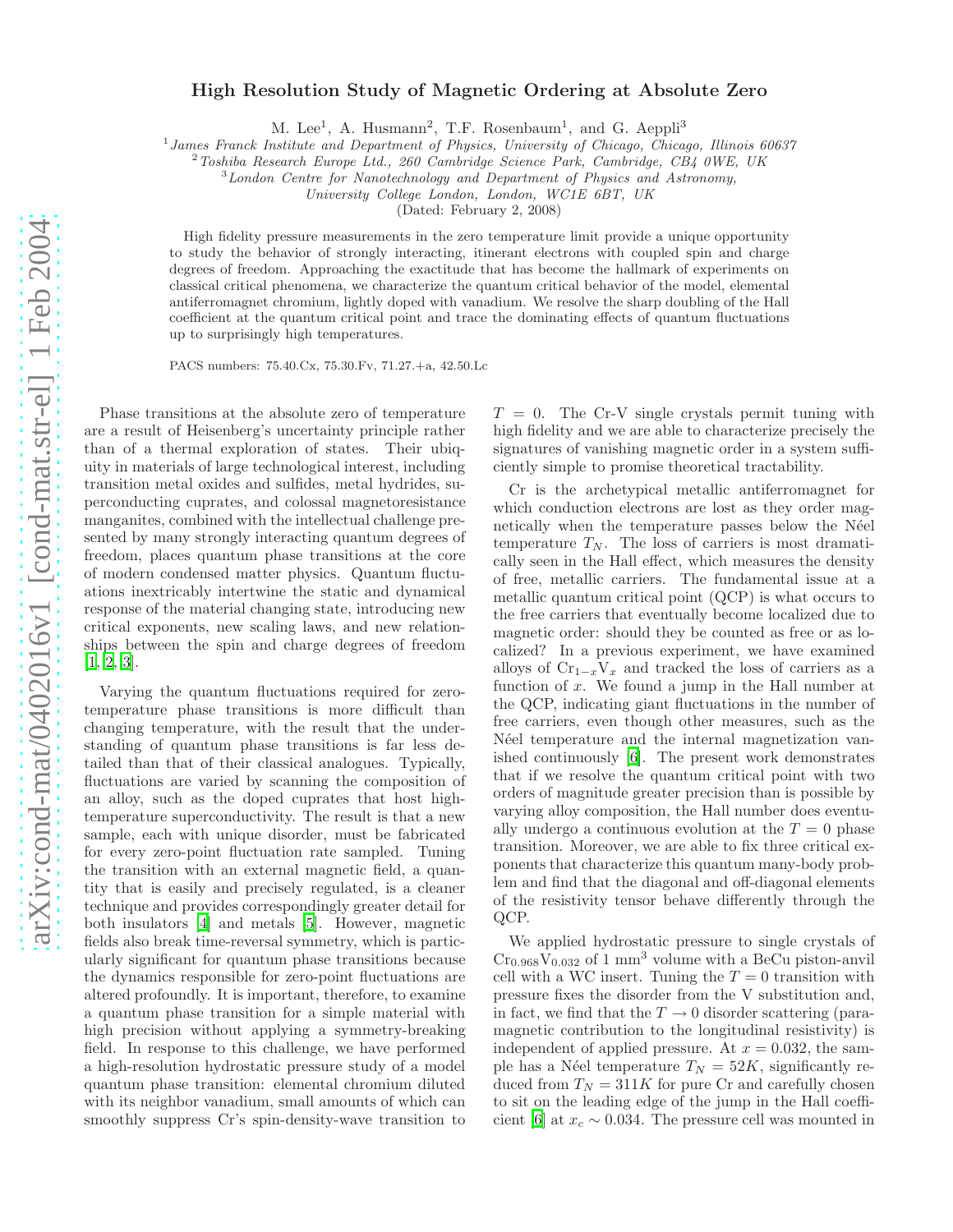

FIG. 1: Variation of the longitudinal resistivity  $\rho$  with temperature and pressure (in descending order) in the immediate vicinity of the quantum critical point for single crystal  $Cr<sub>0.968</sub>V<sub>0.032</sub>$ . The minimum in the resistivity tracks the opening of the spin-density-wave gap, which is completely suppressed at the  $T = 0$  critical pressure,  $P_c = 7.5$  kbar.

the bore of a superconducting magnet in a  ${}^{3}$ He cryostat to reach sub-Kelvin temperatures. The single crystals of  $Cr_{1-x}V_x$  were grown by Ames Laboratory in an arc zone refining furnace and annealed for 72 hours at 1600◦C to relieve internal strain. Laué backscattering was used to determine the orientation of the bcc lattice, and several pieces aligned with the (100) crystallographic direction were cut from the center of each boule using spark erosion. Proper etching to remove the surface oxide (with a 3:1::HCl:H2O2 solution quenched with THF) was found to be essential for reproducible results. The long axis of the crystal was mounted in the pressure cell perpendicular to the applied field with Fluorinert as the pressure medium and a chip of  $(V_{0.99}Ti_{0.01})_2O_3$  serving as the manometer. We could measure relative values of P to better than 0.1 kbar. The diagonal and off-diagonal components of the resistivity were measured using a conventional five-probe ac-bridge technique in the Ohmic and frequency-independent limits. The Hall coefficient was obtained in the linear field regime via sweeps from 1.2 T to +1.2 T.

The variation of the longitudinal resistivity as a function of pressure and temperature in the immediate vicinity of the QCP is captured in Fig. 1. The minimum in  $\rho(T)$  at  $T_{min}$  marks the opening of the spin-density-wave gap [\[7](#page-3-6)]. It collapses as a function of pressure, with the low-temperature rise in  $\rho(T)$  disappearing at  $P_c = 7.5$ kbar. The temperature dependence of  $\rho$  for  $T > T_{min}$ when  $P < P_c$  and for all  $T < 100$  K for  $P > P_c$  follows a  $T^3$  power law expected from phonon scattering in a disordered metal alloy [\[8\]](#page-3-7). Although  $T_{min}(P)$  tracks  $P_c$ , the full T-dependence of the electrical resistivity at

 $P \sim P_c$  appears oblivious to the existence of the QCP, even under the magnifying glass of pressure tuning. This smooth variation through  $P_c$  contrasts sharply with the non-Fermi liquid behavior seen in some superconducting cuprates [\[9\]](#page-3-8), heavy fermion compounds [\[10\]](#page-3-9) and metamagnets [\[5\]](#page-3-4), where a reduced power law in T emerges at the QCP. We note that we find no evidence for a coexisting superconducting state near  $P_c$  [\[11\]](#page-3-10) for T > 0.4 K.

The approach of the  $T \rightarrow 0$  longitudinal resistivity to  $P_c$  from below is one key measure of the quantum critical behavior. The opening of the spin-density-wave gap leads to an excess, normalized resistivity

$$
\frac{\Delta \rho}{\rho}(T) = \frac{\rho(T) - \rho_P}{\rho} \tag{1}
$$

where the baseline paramagnetic resistivity  $\rho_P$  is determined from the extrapolation of the  $T^3$  fit for  $T > T_{min}$ to  $T = 0$ . We focus in Fig. 2a on the zero temperature limit of Eq. (1).  $\Delta \rho / \rho$  falls continuously to zero as a function of pressure with a critical exponent less than one. The rounding in the immediate vicinity of  $P_c$  can be attributed to small differences in V concentration across the sample. We fit the data to a critical form  $\Delta \rho / \rho (T=0.5K,$  $P) \sim (P_c - P)^{\beta}$ , convolved with a Gaussian distribution of critical pressures. The three-parameter fit (solid line in Fig. [2a](#page-2-0)) yields a critical exponent  $\beta = 0.68 \pm 0.03$  at the critical pressure  $P_c = 7.5 \pm 0.1$  kbar. This  $P_c$  corresponds to a mean  $x_0 = 3.189 \pm 0.001\%$ , close to the nominal V concentration of 3.2% and set by the empirical formula  $P_c = 31.042 \cdot (3.430 - x)$  which is determined from a consideration of all available data reported in the literature (discussed below). The observed tail in  $\Delta \rho / \rho(P)$  gives a width  $\delta x = 0.019 \pm 0.001\%$ .

Perhaps the most striking feature associated with the QCP is the 100% jump in the zero temperature carrier density over a very narrow range of  $x$  (Fig. [2c](#page-2-0)). Fixing  $x$  and tuning the transition with  $P$  permits an investigation of whether this jump is sharp but continuous, and if so, whether there is an additional critical exponent that characterizes the transition. We plot in Fig. [2c](#page-2-0) the inverse Hall coefficient  $(R_H^{-1})$  at  $T = 0.5$  K in the immediate vicinity of  $P_c$ .  $R_H^{-1}(T \to 0)$  assumes separate and fixed values in the antiferromagnet  $(P < 2 \text{ kbar})$  and in the paramagnet  $(P > 8 \text{ kbar})$ , but changes continuously between the two regimes. We fit the data by fixing δx from ∆ρ/ρ(P) and again convolving a critical form  $R_H^{-1}(T=0.5K, P) \sim (P_c - P)^{\alpha}$  with a Gaussian distribution of critical pressures in a two-parameter fit (solid line in Fig. [2b](#page-2-0)). We find a consistent  $P_c = 7.5 \pm 0.1$  kbar, but a second critical exponent  $\alpha = 0.50 \pm 0.02$ . The finite width in  $R_H^{-1}(P)$  cannot arise from the convolution of a step function (representing a discontinuous transition) with large inhomogeneities in x because: (i) the fit would require an inconsistent, far larger  $\delta x$  and (ii) the value of  $P_c$  would be fixed at such a low pressure that it would be unphysical.

The connection of the  $T = 0$  critical behavior to the finite temperature response is summarized in Fig.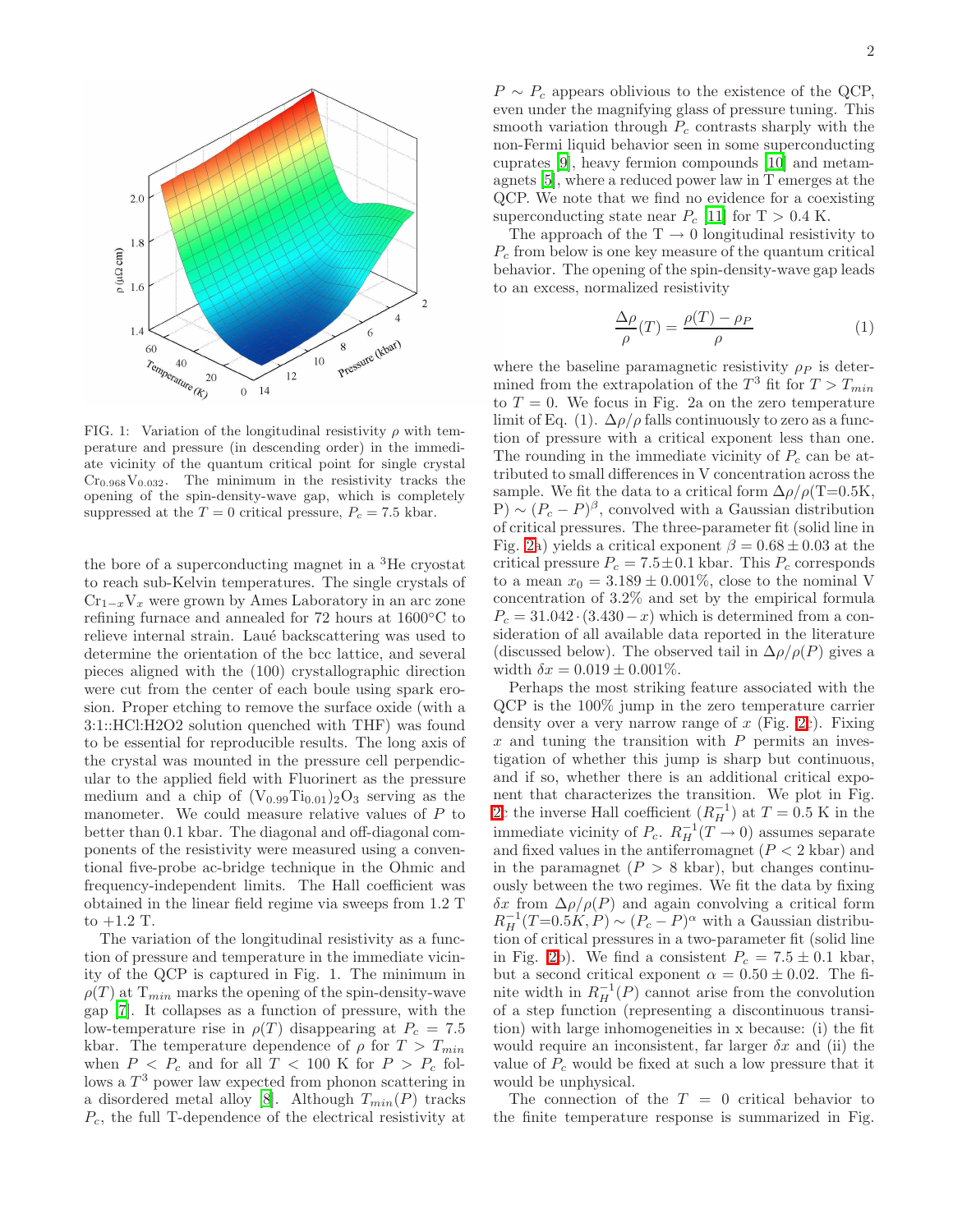

<span id="page-2-0"></span>FIG. 2: Critical behavior of the (a) normalized resistivity and (b) the inverse Hall coefficient in the  $T\rightarrow 0$  limit as a function of pressure  $P$ . The resistivity and the inverse Hall coefficient approach the quantum phase transition with different critical exponents. The curves are fits to  $(P - P_c)^{0.68 \pm 0.03}$ and  $(P - P_c)^{0.50 \pm 0.02}$ , respectively, convolved with a Gaussian spread in stoichiometry (see text). The exploded view at the bottom illustrates the high resolution afforded by pressure measurements as compared to results [6] from a series of crystals with different vanadium concentrations. The inset in (a) shows that  $\rho_{xy} \sim \rho_{xx}^2$ , implying that the transverse conductivity  $\sigma_{xy}(T=0)$  is actually constant through the QCP.

[3.](#page-2-1) We fix temperature, vary P and find that  $\Delta \rho / \rho(P)$ for all  $T$  up to 38 K, the highest temperature where we have sufficient data to draw meaningful conclusions, can be fit (dotted lines) with the same critical exponent  $(\beta = 2/3)$  and the identical constant of proportionality  $(0.056 \pm 0.003)$ . The mean field result,  $\beta = 1/2$ , is not recovered even for  $P \ll Pc$ , indicating the predominant effects of quantum fluctuations up to  $T \sim T_N$ . Strongly enhanced fluctuations have been identified up to 0.5 eV in inelastic neutron scattering studies of  $Cr_{0.95}V_{0.05}$  [\[12](#page-3-11)] and may account as well for the unusual temperature dependence of the Hall resistivity for  $T > T<sub>N</sub>$  found in Cr-V alloys [\[6\]](#page-3-5) and familiar from studies of the cuprate superconductors [\[13](#page-3-12)]. Finally, we can use the  $P_c(T)$  from



<span id="page-2-1"></span>FIG. 3: The normalized resistivity can be fit with a critical exponent 2/3 at all temperatures from 0.5 to 38 K. Pressure curves shown are for 0.5, 5, 10, 15, 20, 25, 30, 35, and 38 K. In all cases, we fix the spread in stoichiometry to the  $T = 0$ result,  $\delta x = 0.019\%$ . Inset: The Néel temperature approaches zero as  $(P - P_c)^{0.49 \pm 0.02}$ .

the fits in the main part of Fig. [3](#page-2-1) to construct the  $T - P$ phase diagram for  $Cr<sub>0.968</sub>V<sub>0.032</sub>$ . The Néel temperature is suppressed with pressure as  $T_N \sim (P_c - P)^{\gamma}$  with  $\gamma = 0.49 \pm 0.02$  and  $P_c = 7.5 \pm 0.1$  kbar (Fig. [3,](#page-2-1) inset). Isothermal rather than isobaric cuts of the data are essential to determine  $\gamma$  accurately given the almost vertical approach of the phase boundary to the pressure axis as  $T_N \to 0$ .

Close proximity to the QCP is an additional requirement for an accurate determination of  $\gamma$ . We collect in Fig. [4](#page-3-13) the variation of  $T_N$  with x for a broad range of Cr-V alloys measured via electrical transport [\[6,](#page-3-5) [14,](#page-4-0) [15\]](#page-4-1), neutron diffraction [\[16\]](#page-4-2), nuclear magnetic resonance [\[17\]](#page-4-3), and thermal expansion [\[18\]](#page-4-4), as well as the suppression of spin-density-wave order with pressure for pure Cr [\[19\]](#page-4-5),  $Cr_{0.988}V_{0.012}$  [\[20](#page-4-6)],  $Cr_{0.972}V_{0.028}$  [\[20\]](#page-4-6) and  $Cr_{0.968}V_{0.032}$ (our data). All the data can be collapsed onto a universal curve using an effective V concentration  $x_{eff}$  that assumes the simplest linear conversion between chemical doping and applied pressure:  $P_c = 31.042 \cdot (3.430 - x)$ . By the congruence of the data for pure Cr and its alloys, it appears that disorder is not a dominant factor.  $T_N$  decreases linearly with  $x_{eff}$  across almost the entire composition range, only assuming its critical form with exponent  $\gamma = 1/2$  very close to  $x_c \sim 3.430\%$ . The initial linear onset mimics the suppression of  $T_N$  with x and P in the heavy fermion antiferromagnet  $CeCu_{6-x}Au_{x}[21],$  $CeCu_{6-x}Au_{x}[21],$  $CeCu_{6-x}Au_{x}[21],$ where measurements approached  $\delta x_{eff} / x_{eff} \sim 5 \times 10^{-3}$ .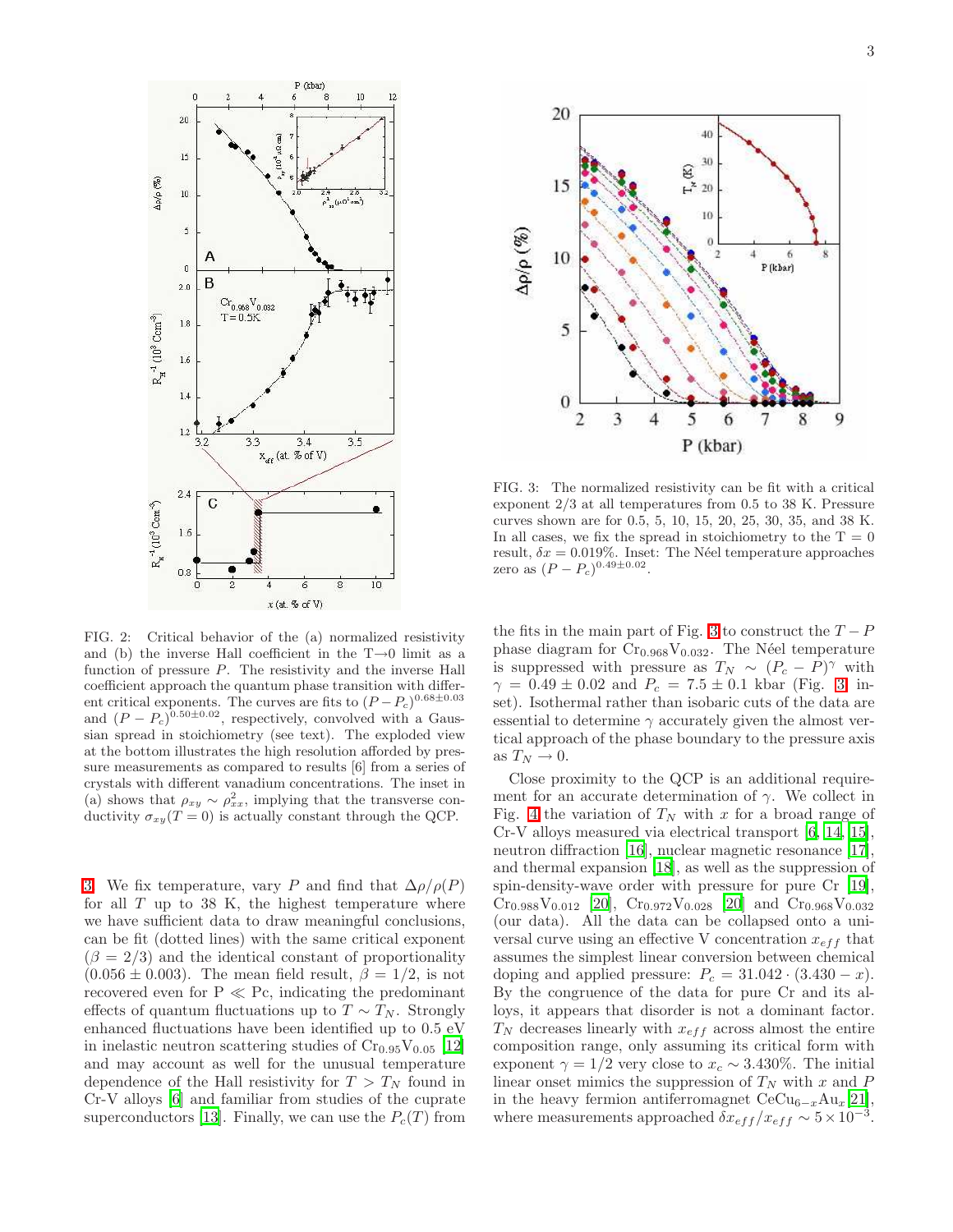

<span id="page-3-13"></span>FIG. 4: Collapse onto a universal curve of all available data on the pressure and doping dependence of the Néel temperature in  $Cr_{1-x}V_x$ , assuming a linear conversion between P and x. Data very close to the QCP are required to reveal the true critical behavior.  $T_N$  from various x's:  $\times$  [\[14](#page-4-0)],  $\circ$  [\[15](#page-4-1)],  $\diamond$  $[6]$  $[6]$ , + [\[16\]](#page-4-2),  $\triangle$  [\[17](#page-4-3)],  $\boxplus$  [\[18\]](#page-4-4); from P measurements: pure Cr's  $\blacktriangle$  [\[19](#page-4-5)], V 1.2%  $\blacktriangledown$  [\[20](#page-4-6)], V 2.8%  $\blacktriangleright$  [20], V 3.2%  $\blacklozenge$  (our data).

For the  $Cr_{1-x}V_x$  antiferromagnet, the curvature close to the QCP becomes apparent only because of our pressure experiments resolving power at the critical point,  $\delta x_{eff} / x_{eff} \sim 1 \times 10^{-4}$  [\[22\]](#page-4-8). Although Cr<sub>0.968</sub>V<sub>0.032</sub> appears to behave critically over almost its entire range of  $x_{eff}$ ,  $T_N(P=0) = 52$  K is far reduced from that of pure Cr (311K), which in turn is far below the bare magnetic coupling  $\sim 0.5$  eV.

The two-band itinerant model for antiferromagnetism [\[20,](#page-4-6) [23](#page-4-9)] has been used to consider the pressure dependent N'eel temperature of pure Cr and its alloys. It is mathematically identical to the BCS model for superconductivity and predicts  $\gamma = 1/2$ . A scaling model [\[24](#page-4-10)] for a  $z = 2$ antiferromagnetic QCP predicts  $\gamma = z/(d-2+z) = 2/3$ in dimension  $d = 3$ , but does not apply strictly to a magnet with a partially-nested Fermi surface. Recent calculations [\[25,](#page-4-11) [26\]](#page-4-12) consider explicitly the disappearance of itinerant spin density wave order at a QCP and predict confluent critical exponents for  $R_H^{-1}$  and  $T_N$ . Although we do find  $\alpha = \gamma = 1/2$ , there is no theoretical basis for an additional exponent to characterize the critical behavior of  $\Delta \rho / \rho$ : the experimentally observed  $\beta = 2/3$ . If the nesting is imperfect, then different regions of the Fermi surface, hot spots with low curvature and cold spots with high curvature, could dominate different aspects of the critical behavior, akin to theories for high- $T_c$  and heavy fermion superconductors [\[27](#page-4-13)].

At  $T = 0$ , the ordinary Hall number is an intrinsic, non-zero quantity, but the longitudinal resistivity which is characterized by the anomalous power law of  $2/3$  is non-zero only by virtue of scattering from impurities and other defects. Could the resistivity be tracking a more fundamental quantity, such as the transverse conductivity  $\sigma_{xy} = \rho_{xy}/\rho_{xx}^2$ ? We find that  $\rho_{xy} \sim \rho_{xx}^2$  (Fig. 2 inset), implying that  $\sigma_{xy}(T=0)$  is a constant, insensitive to P even as it crosses  $P_c$ . This result depends crucially on tuning the transition with P because varying the composition x alters the disorder and the scattering potential for each sample, precluding any simple relationship between  $\rho_{xy}$  and  $\rho_{xx}$ . A theory of our  $\rho_{xx}$  data near  $P_c$  in  $Cr<sub>0.968</sub>V<sub>0.032</sub>$  can seek to explain either the apparently anomalous power law describing  $\Delta \rho / \rho$  or the seeming pressure independence of  $\sigma_{xy}$ . The fact that the asymptotic critical behavior manifests itself only very close to the quantum phase transition emphasizes the need for similar high precision work on other systems, as well as underlining the possibility that much of the behavior of  $Cr_{1-x}V_x$  and Cr itself may be controlled by a more radical type of quantum criticality, namely one where the Fermi surface undergoes sudden collapse [\[28\]](#page-4-14). The simplicity of the Cr-V system provides the means to test directly our fundamental notions of physics at a QCP, including the use of the Hall coefficient as a sensitive diagnostic of the underlying order [\[6\]](#page-3-5), and the manifestation of these ideas in real-world materials.

We are grateful to P. Coleman, A.J. Millis and M. Norman for illuminating discussions. The work at the University of Chicago was supported by the National Science Foundation under Grant DMR-0114798 and that at UCL by a Wolfson Royal Society Research Merit Award.

- <span id="page-3-0"></span>[1] S. Sachdev, Quantum Phase Transitions (Cambridge University Press, New York, 1999).
- <span id="page-3-1"></span>S. L. Sondhi et al., Rev. Mod. Phys. 69, 315 (1997).
- <span id="page-3-2"></span>[3] S. Chakravarty, B.I. Halperin and D.R. Nelson, Phys. Rev. B 39, 2344 (1989).
- <span id="page-3-3"></span>[4] D. Bitko, T.F. Rosenbaum, G. Aeppli, Phys. Rev. Lett. 77, 940 (1996).
- <span id="page-3-4"></span>[5] S. A. Grigera et al., Science 294, 329 (2001); G. Aeppli, Y.-A. Soh, Science 294, 315 (2001).
- <span id="page-3-5"></span>[6] A. Yeh *et al.*, Nature **419**, 459 (2002).
- <span id="page-3-6"></span>[7] S. Alexander, J.S. Helman, and I. Balberg, Phys. Rev. B

13, 304 (1976); S.A. Carter et al., Phys. Rev. Lett. 67, 3440 (1991).

- <span id="page-3-7"></span>[8] I. A. Campbell, A. D. Caplin and C. Rizzuto, Phys. Rev. Lett. 26, 239 (1971); D. L. Mills, Phys. Rev. Lett. 26, 242 (1971).
- [9] P. Coleman in Electron, ed. by M. Springford (Cambridge University Press, Cambridge, 1997), Chap. 7.
- <span id="page-3-9"></span><span id="page-3-8"></span>[10] G. R. Stewart, Rev. Mod. Phys. **73**, 797 (2001).
- <span id="page-3-10"></span>[11] E. Fawcett, Rev. Mod. Phys. **66**, 25 (1994).
- [12] S. M. Hayden *et al.*, Phys. Rev. Lett. **84**, 999 (2000).
- <span id="page-3-12"></span><span id="page-3-11"></span>[13] T. R. Chien, Z. Z. Wang and N. P. Ong, Phys. Rev. Lett.